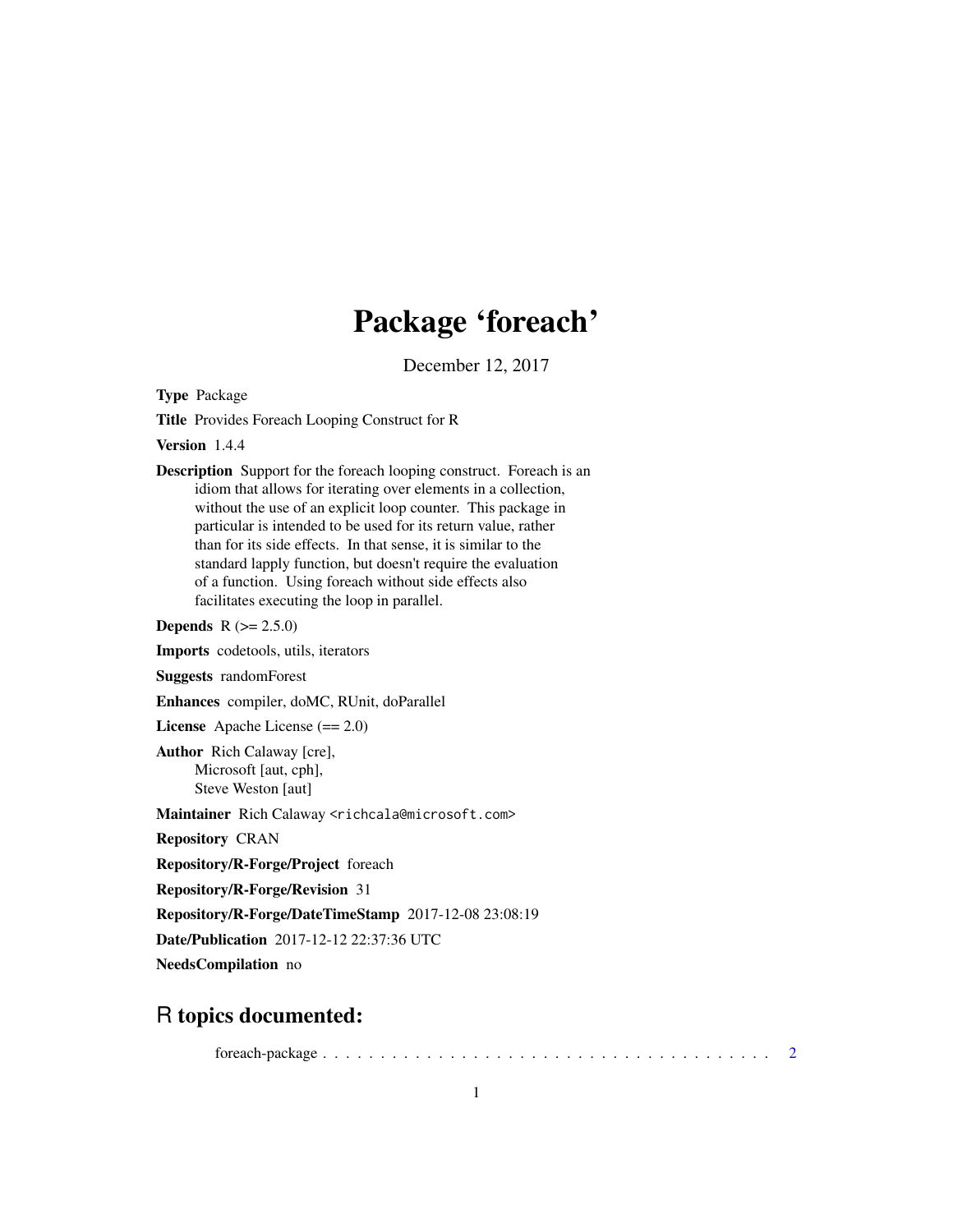#### <span id="page-1-0"></span>2 foreach and  $\alpha$  foreach and  $\alpha$  for  $\alpha$  for  $\alpha$  for  $\alpha$  for  $\alpha$  for  $\alpha$  for  $\alpha$  for  $\alpha$  for  $\alpha$  for  $\alpha$  for  $\alpha$  for  $\alpha$  for  $\alpha$  for  $\alpha$  for  $\alpha$  for  $\alpha$  for  $\alpha$  for  $\alpha$  for  $\alpha$  for  $\alpha$  for  $\alpha$  for  $\$

foreach-package *The Foreach Package*

#### Description

The foreach package provides a new looping construct for executing R code repeatedly. The main reason for using the foreach package is that it supports parallel execution. The foreach package can be used with a variety of different parallel computing systems, include NetWorkSpaces and snow. In addition, foreach can be used with iterators, which allows the data to specified in a very flexible way.

#### Details

Further information is available in the following help topics:

| foreach | Specify the variables to iterate over                                      |
|---------|----------------------------------------------------------------------------|
| %do%    | Execute the R expression sequentially                                      |
|         | % % dopar% Execute the R expression using the currently registered backend |

To see a tutorial introduction to the foreach package, use vignette("foreach").

To see a demo of foreach computing the sinc function, use demo(sincSEQ).

Some examples (in addition to those in the help pages) are included in the "examples" directory of the foreach package. To list the files in the examples directory, use list.files(system.file("examples", package="for To run the bootstrap example, use source(system.file("examples", "bootseq.R", package="foreach")).

For a complete list of functions with individual help pages, use library (help="foreach").

foreach *foreach*

#### <span id="page-1-1"></span>Description

%do% and %dopar% are binary operators that operate on a foreach object and an R expression. The expression, ex, is evaluated multiple times in an environment that is created by the foreach object, and that environment is modified for each evaluation as specified by the foreach object.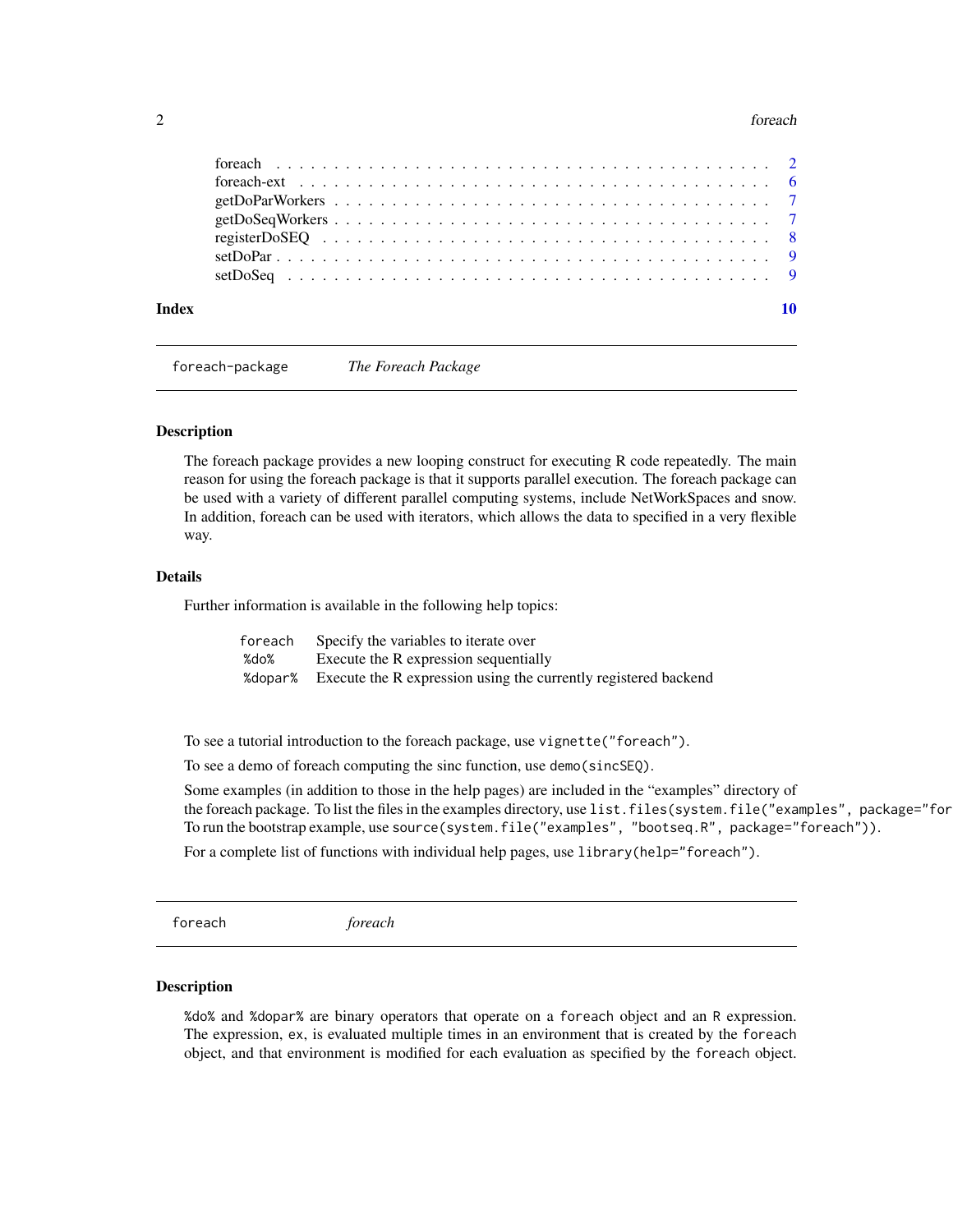#### foreach 3

%do% evaluates the expression sequentially, while %dopar% evalutes it in parallel. The results of evaluating ex are returned as a list by default, but this can be modified by means of the .combine argument.

## Usage

```
foreach(..., .combine, .init, .final=NULL, .inorder=TRUE,
       .multicombine=FALSE,
       .maxcombine=if (.multicombine) 100 else 2,
       .errorhandling=c('stop', 'remove', 'pass'),
       .packages=NULL, .export=NULL, .noexport=NULL,
       .verbose=FALSE)
when(cond)
e1 %:% e2
obj %do% ex
obj %dopar% ex
times(n)
```
## Arguments

| .             | one or more arguments that control how ex is evaluated. Named arguments<br>specify the name and values of variables to be defined in the evaluation environ-<br>ment. An unnamed argument can be used to specify the number of times that ex<br>should be evaluated. At least one argument must be specified in order to define<br>the number of times ex should be executed.                                                                                               |
|---------------|-----------------------------------------------------------------------------------------------------------------------------------------------------------------------------------------------------------------------------------------------------------------------------------------------------------------------------------------------------------------------------------------------------------------------------------------------------------------------------|
|               | If multiple arguments are supplied, the number of times ex is evaluated is equal<br>to the smallest number of iterations among the supplied arguments. See the<br>examples.                                                                                                                                                                                                                                                                                                 |
| .combine      | function that is used to process the tasks results as they generated. This can<br>be specified as either a function or a non-empty character string naming the<br>function. Specifying 'c' is useful for concatenating the results into a vector, for<br>example. The values 'cbind' and 'rbind' can combine vectors into a matrix. The<br>values '+' and '*' can be used to process numeric data. By default, the results<br>are returned in a list.                       |
| .init         | initial value to pass as the first argument of the . combine function. This should<br>not be specified unless. combine is also specified.                                                                                                                                                                                                                                                                                                                                   |
| .final        | function of one argument that is called to return final result.                                                                                                                                                                                                                                                                                                                                                                                                             |
| .inorder      | logical flag indicating whether the .combine function requires the task results<br>to be combined in the same order that they were submitted. If the order is not<br>important, then it setting . inorder to FALSE can give improved performance.<br>The default value is TRUE.                                                                                                                                                                                             |
| .multicombine | logical flag indicating whether the .combine function can accept more than two<br>arguments. If an arbitrary . combine function is specified, by default, that func-<br>tion will always be called with two arguments. If it can take more than two ar-<br>guments, then setting .multicombine to TRUE could improve the performance.<br>The default value is FALSE unless the .combine function is cbind, rbind, or c,<br>which are known to take more than two arguments. |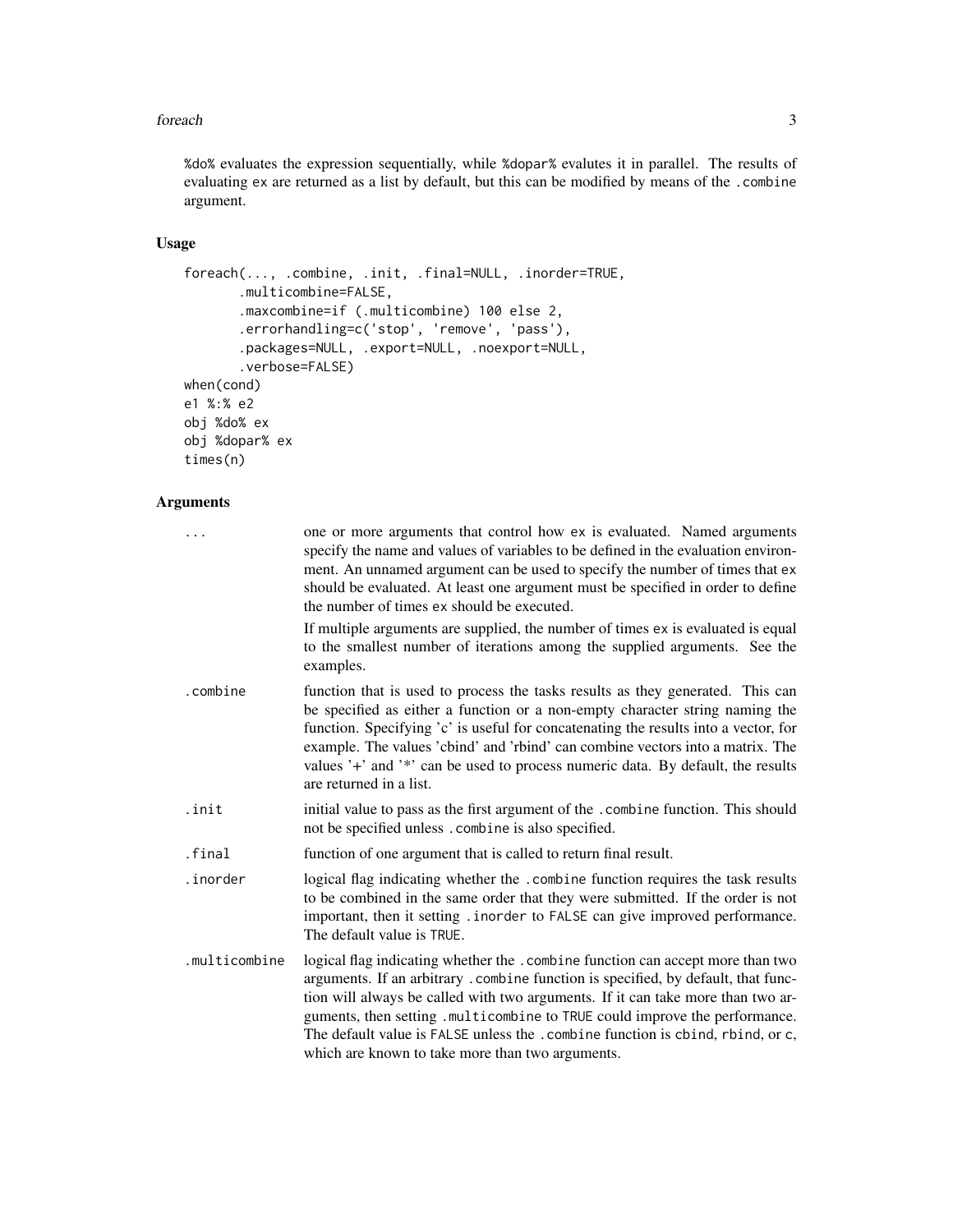<span id="page-3-0"></span>

| .maxcombine    | maximum number of arguments to pass to the combine function. This is only<br>relevant if .multicombine is TRUE.                                                                                                                                                                                                                                                                                                                                                                                                                         |
|----------------|-----------------------------------------------------------------------------------------------------------------------------------------------------------------------------------------------------------------------------------------------------------------------------------------------------------------------------------------------------------------------------------------------------------------------------------------------------------------------------------------------------------------------------------------|
| .errorhandling | specifies how a task evalution error should be handled. If the value is "stop", then<br>execution will be stopped via the stop function if an error occurs. If the value is<br>"remove", the result for that task will not be returned, or passed to the .combine<br>function. If it is "pass", then the error object generated by task evaluation will be<br>included with the rest of the results. It is assumed that the combine function (if<br>specified) will be able to deal with the error object. The default value is "stop". |
| .packages      | character vector of packages that the tasks depend on. If ex requires a R package<br>to be loaded, this option can be used to load that package on each of the workers.<br>Ignored when used with %do%.                                                                                                                                                                                                                                                                                                                                 |
| .export        | character vector of variables to export. This can be useful when accessing a<br>variable that isn't defined in the current environment. The default value in NULL.                                                                                                                                                                                                                                                                                                                                                                      |
| .noexport      | character vector of variables to exclude from exporting. This can be useful to<br>prevent variables from being exported that aren't actually needed, perhaps be-<br>cause the symbol is used in a model formula. The default value in NULL.                                                                                                                                                                                                                                                                                             |
| .verbose       | logical flag enabling verbose messages. This can be very useful for trouble<br>shooting.                                                                                                                                                                                                                                                                                                                                                                                                                                                |
| obj            | for each object used to control the evaluation of ex.                                                                                                                                                                                                                                                                                                                                                                                                                                                                                   |
| e1             | foreach object to merge.                                                                                                                                                                                                                                                                                                                                                                                                                                                                                                                |
| e <sub>2</sub> | foreach object to merge.                                                                                                                                                                                                                                                                                                                                                                                                                                                                                                                |
| ex             | the R expression to evaluate.                                                                                                                                                                                                                                                                                                                                                                                                                                                                                                           |
| cond           | condition to evaluate.                                                                                                                                                                                                                                                                                                                                                                                                                                                                                                                  |
| n              | number of times to evaluate the R expression.                                                                                                                                                                                                                                                                                                                                                                                                                                                                                           |

## Details

The foreach and %do%/%dopar% operators provide a looping construct that can be viewed as a hybrid of the standard for loop and lapply function. It looks similar to the for loop, and it evaluates an expression, rather than a function (as in lapply), but it's purpose is to return a value (a list, by default), rather than to cause side-effects. This faciliates parallelization, but looks more natural to people that prefer for loops to lapply.

The %:% operator is the *nesting* operator, used for creating nested foreach loops. Type vignette("nested") at the R prompt for more details.

Parallel computation depends upon a *parallel backend* that must be registered before performing the computation. The parallel backends available will be system-specific, but include doParallel, which uses R's built-in **parallel** package. Each parallel backend has a specific registration function, such as registerDoParallel.

The times function is a simple convenience function that calls foreach. It is useful for evaluating an R expression multiple times when there are no varying arguments. This can be convenient for resampling, for example.

#### See Also

[iter](#page-0-0)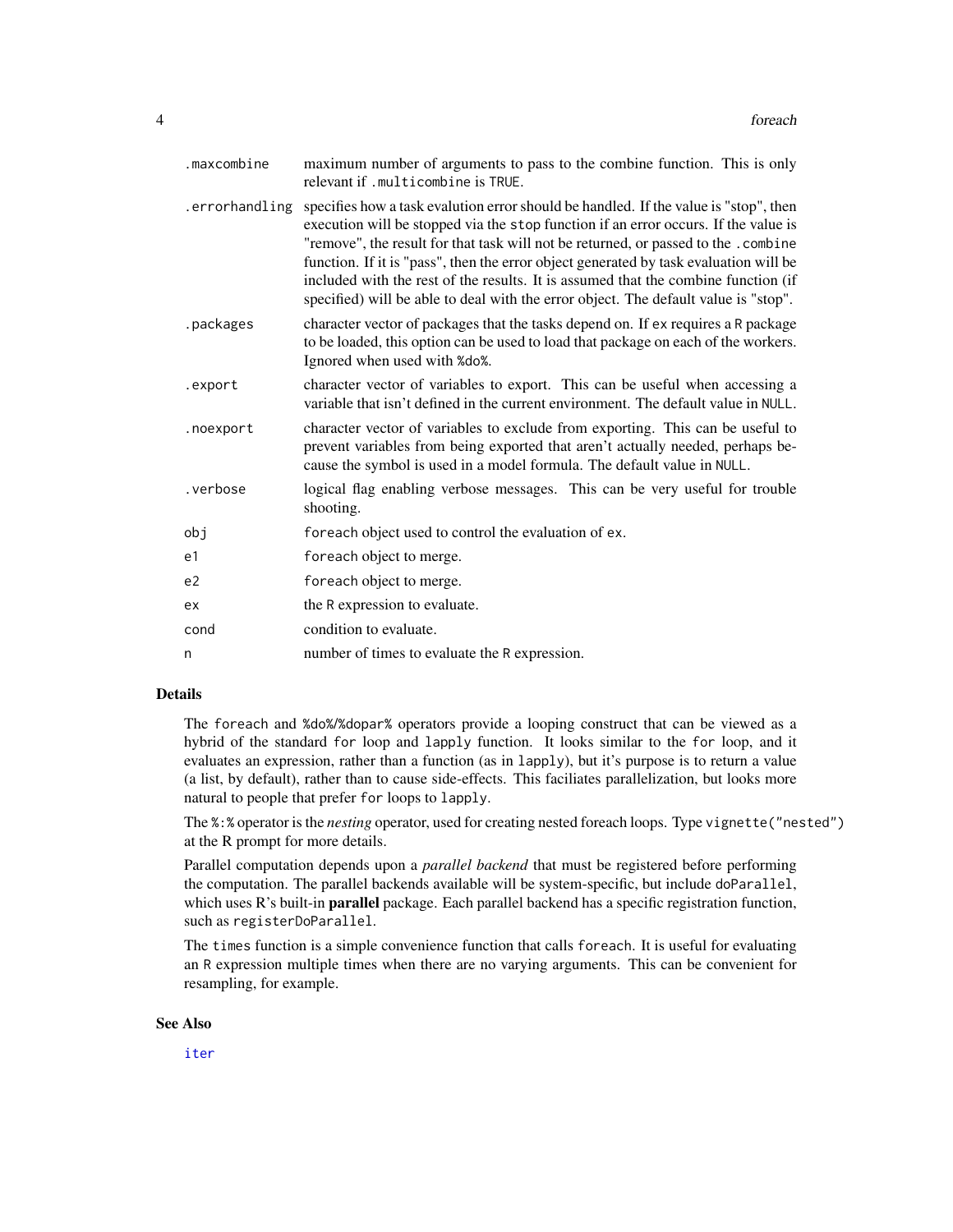#### foreach 5

#### Examples

```
# equivalent to rnorm(3)
times(3) %do% rnorm(1)
# equivalent to lapply(1:3, sqrt)
foreach(i=1:3) %do%
  sqrt(i)
# multiple ... arguments
foreach(i=1:4, j=1:10) %do%
sqrt(i+j)
# equivalent to colMeans(m)
m \le - matrix(rnorm(9), 3, 3)
foreach(i=1:ncol(m), .combine=c) %do%
  mean(m[,i])
# normalize the rows of a matrix in parallel, with parenthesis used to
# force proper operator precedence
# Need to register a parallel backend before this example will run
# in parallel
foreach(i=1:nrow(m), .combine=rbind) %dopar%
  (m[i, ] / mean(m[i, ]))# simple (and inefficient) parallel matrix multiply
library(iterators)
a \leq matrix(1:16, 4, 4)
b \leftarrow t(a)foreach(b=iter(b, by='col'), .combine=cbind) %dopar%
  (a %*% b)
# split a data frame by row, and put them back together again without
# changing anything
d \leq data.frame(x=1:10, y=rnorm(10))s <- foreach(d=iter(d, by='row'), .combine=rbind) %dopar% d
identical(s, d)
# a quick sort function
qsort \leq function(x) {
  n \leftarrow length(x)if (n == 0) {
    x
  } else {
    p \leftarrow sample(n, 1)
    smaller <- foreach(y=x[-p], .combine=c) %:% when(y <= x[p]) %do% y
    larger \le foreach(y=x[-p], .combine=c) %:% when(y > x[p]) %do% y
    c(qsort(smaller), x[p], qsort(larger))
  }
}
qsort(runif(12))
```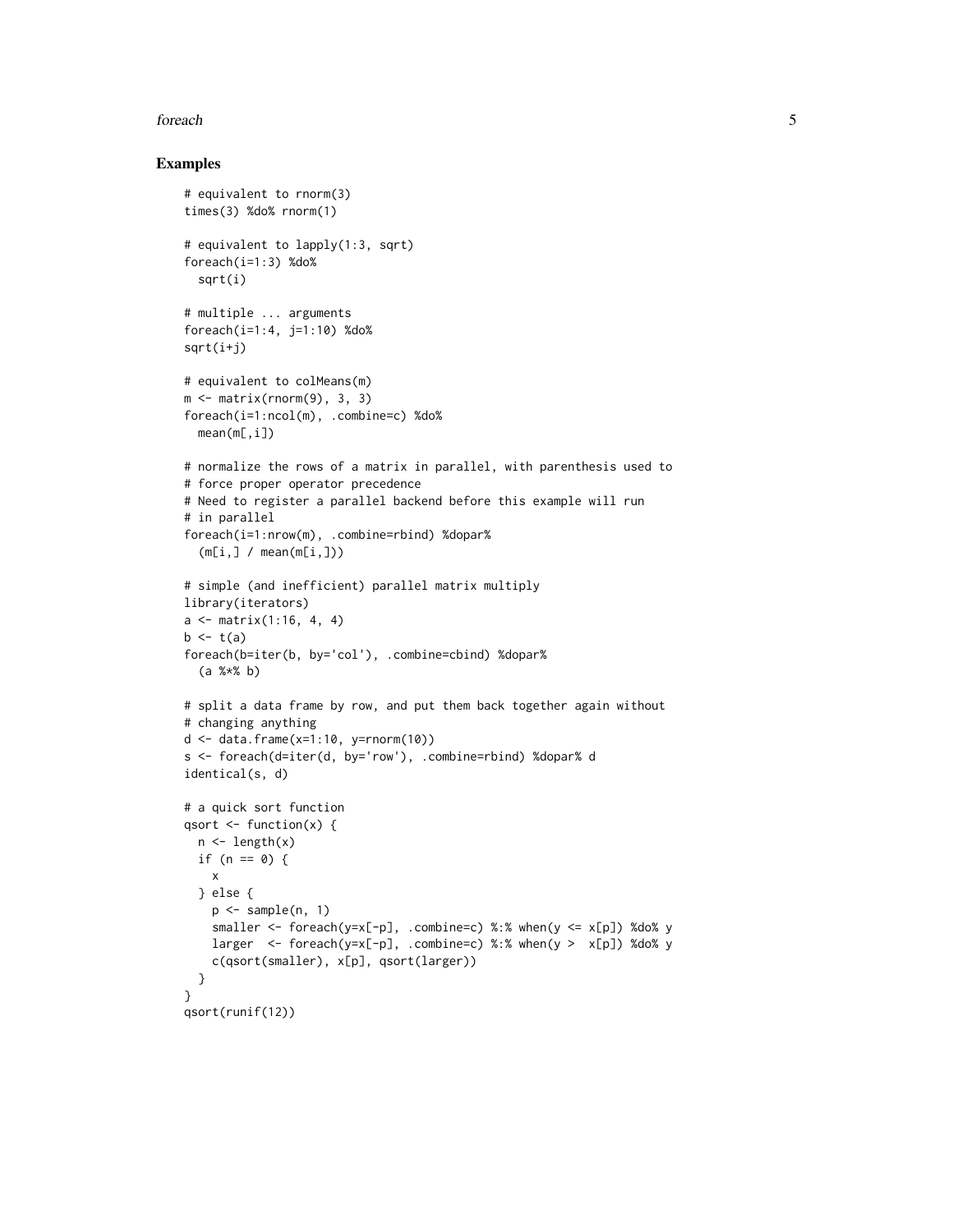<span id="page-5-0"></span>

## Description

These functions are used to write parallel backends for the foreach package. They should not be used from normal scripts or packages that use the foreach package.

## Usage

```
makeAccum(it)
accumulate(obj, result, tag, ...)
getexports(ex, e, env, good=character(0), bad=character(0))
getResult(obj, ...)
getErrorValue(obj, ...)
getErrorIndex(obj, ...)
```
## Arguments

| it       | foreach iterator.                                            |
|----------|--------------------------------------------------------------|
| ex       | call object to analyze.                                      |
| e        | local environment of the call object.                        |
| env      | exported environment in which call object will be evaluated. |
| good     | names of symbols that are being exported.                    |
| bad      | names of symbols that are not being exported.                |
| obi      | foreach iterator object.                                     |
| result   | task result to accumulate.                                   |
| tag      | tag of task result to accumulate.                            |
| $\cdots$ | unused.                                                      |

### Note

These functions are likely to change in future versions of the foreach package. When they become more stable, they will be documented.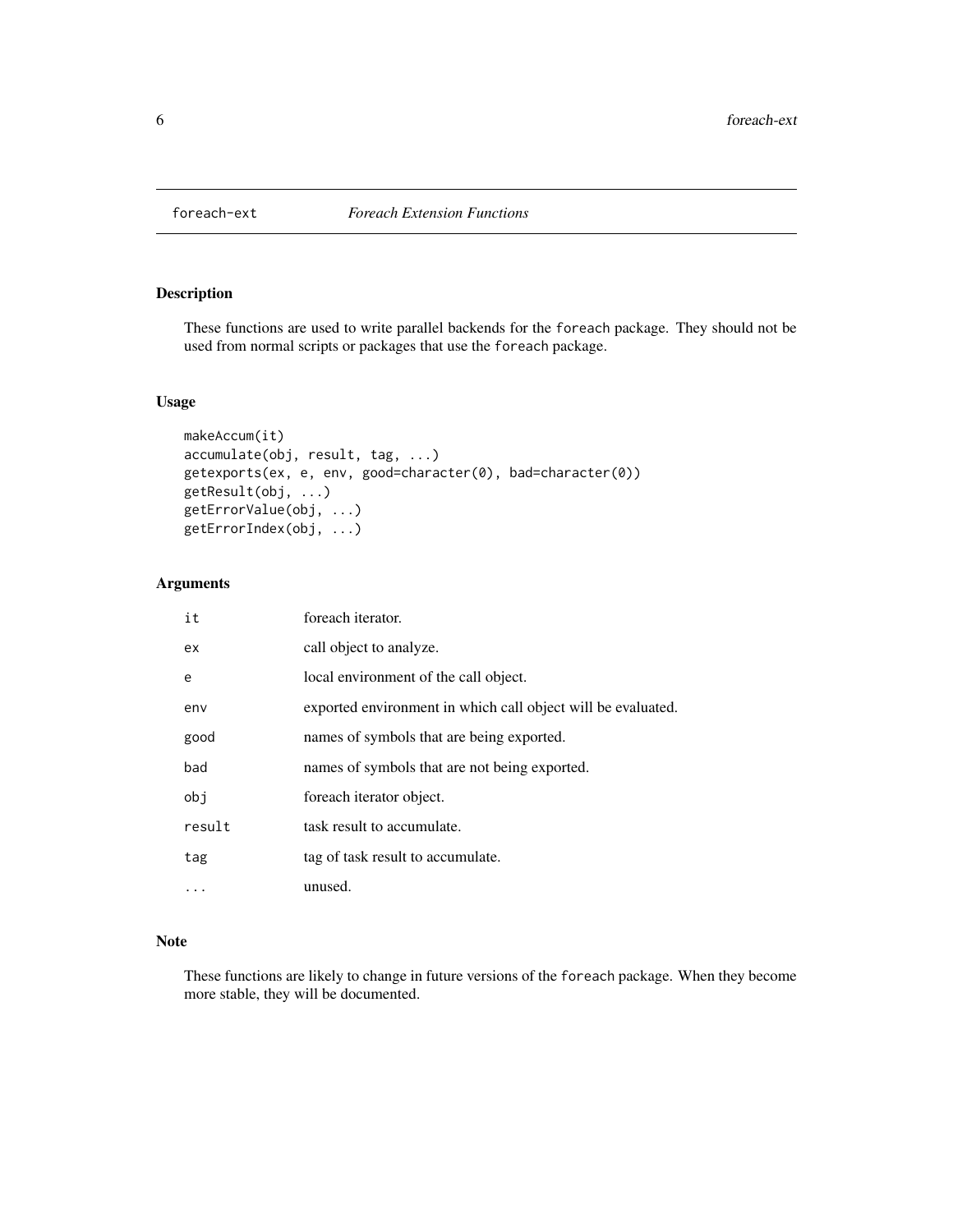<span id="page-6-0"></span>

#### **Description**

The getDoParWorkers function returns the number of execution workers there are in the currently registered doPar backend. It can be useful when determining how to split up the work to be executed in parallel. A 1 is returned by default.

The getDoParRegistered function returns TRUE if a doPar backend has been registered, otherwise FALSE.

The getDoParName function returns the name of the currently registered doPar backend. A NULL is returned if no backend is registered.

The getDoParVersion function returns the version of the currently registered doPar backend. A NULL is returned if no backend is registered.

#### Usage

```
getDoParWorkers()
getDoParRegistered()
getDoParName()
getDoParVersion()
```
#### Examples

```
cat(sprintf('%s backend is registered\n',
            if(getDoParRegistered()) 'A' else 'No'))
cat(sprintf('Running with %d worker(s)\n', getDoParWorkers()))
(name <- getDoParName())
(ver <- getDoParVersion())
if (getDoParRegistered())
 cat(sprintf('Currently using %s [%s]\n', name, ver))
```
getDoSeqWorkers *Functions Providing Information on the doSeq Backend*

## **Description**

The getDoSeqWorkers function returns the number of execution workers there are in the currently registered doSeq backend. A 1 is returned by default.

The getDoSeqRegistered function returns TRUE if a doSeq backend has been registered, otherwise FALSE.

The getDoSeqName function returns the name of the currently registered doSeq backend. A NULL is returned if no backend is registered.

The getDoSeqVersion function returns the version of the currently registered doSeq backend. A NULL is returned if no backend is registered.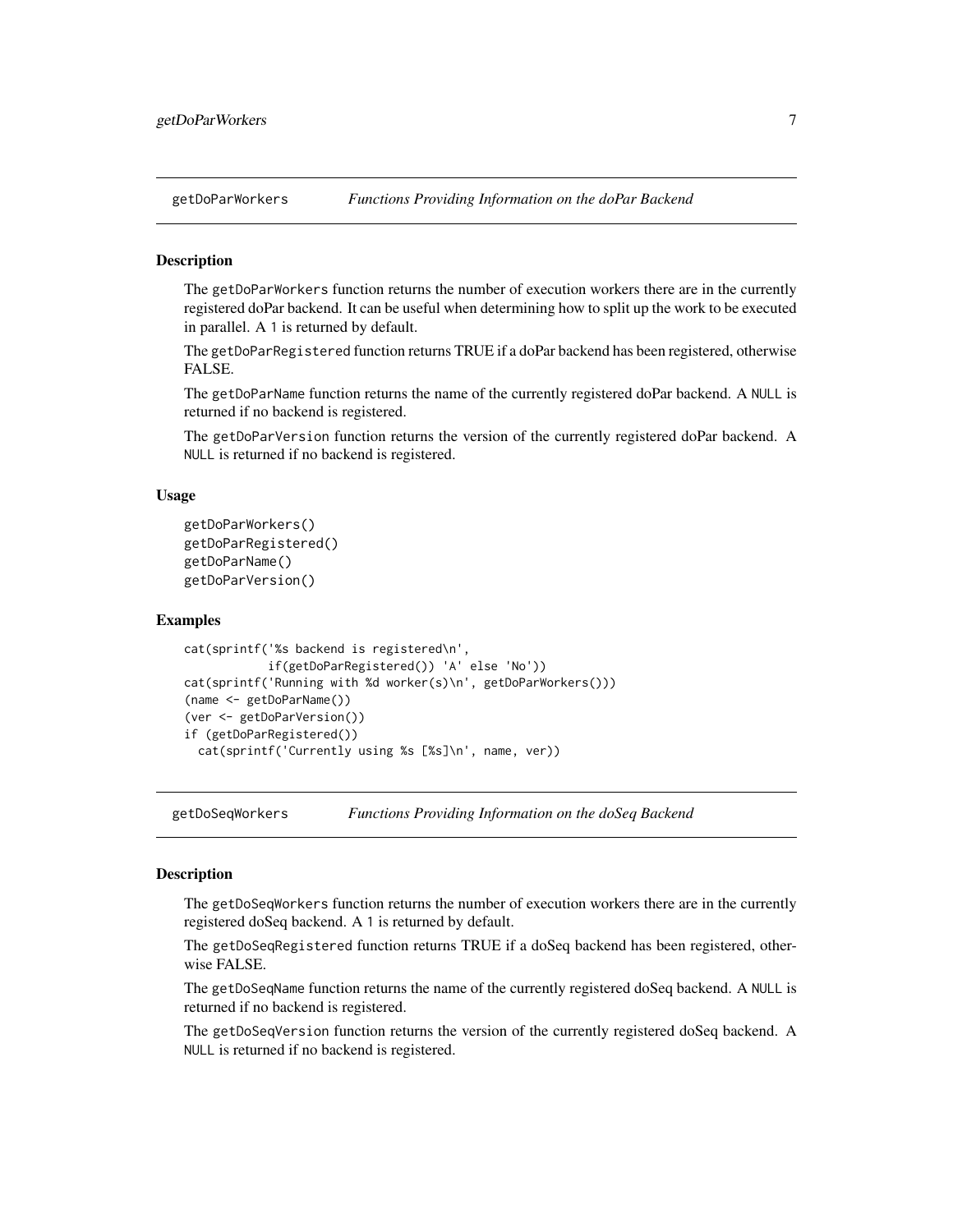## Usage

```
getDoSeqWorkers()
getDoSeqRegistered()
getDoSeqName()
getDoSeqVersion()
```
## Examples

```
cat(sprintf('%s backend is registered\n',
            if(getDoSeqRegistered()) 'A' else 'No'))
cat(sprintf('Running with %d worker(s)\n', getDoSeqWorkers()))
(name <- getDoSeqName())
(ver <- getDoSeqVersion())
if (getDoSeqRegistered())
  cat(sprintf('Currently using %s [%s]\n', name, ver))
```
registerDoSEQ *registerDoSEQ*

## Description

The registerDoSEQ function is used to explicitly register a sequential parallel backend with the foreach package. This will prevent a warning message from being issued if the %dopar% function is called and no parallel backend has been registered.

## Usage

registerDoSEQ()

## See Also

[registerDoSNOW](#page-0-0)

## Examples

```
# specify that %dopar% should run sequentially
registerDoSEQ()
```
<span id="page-7-0"></span>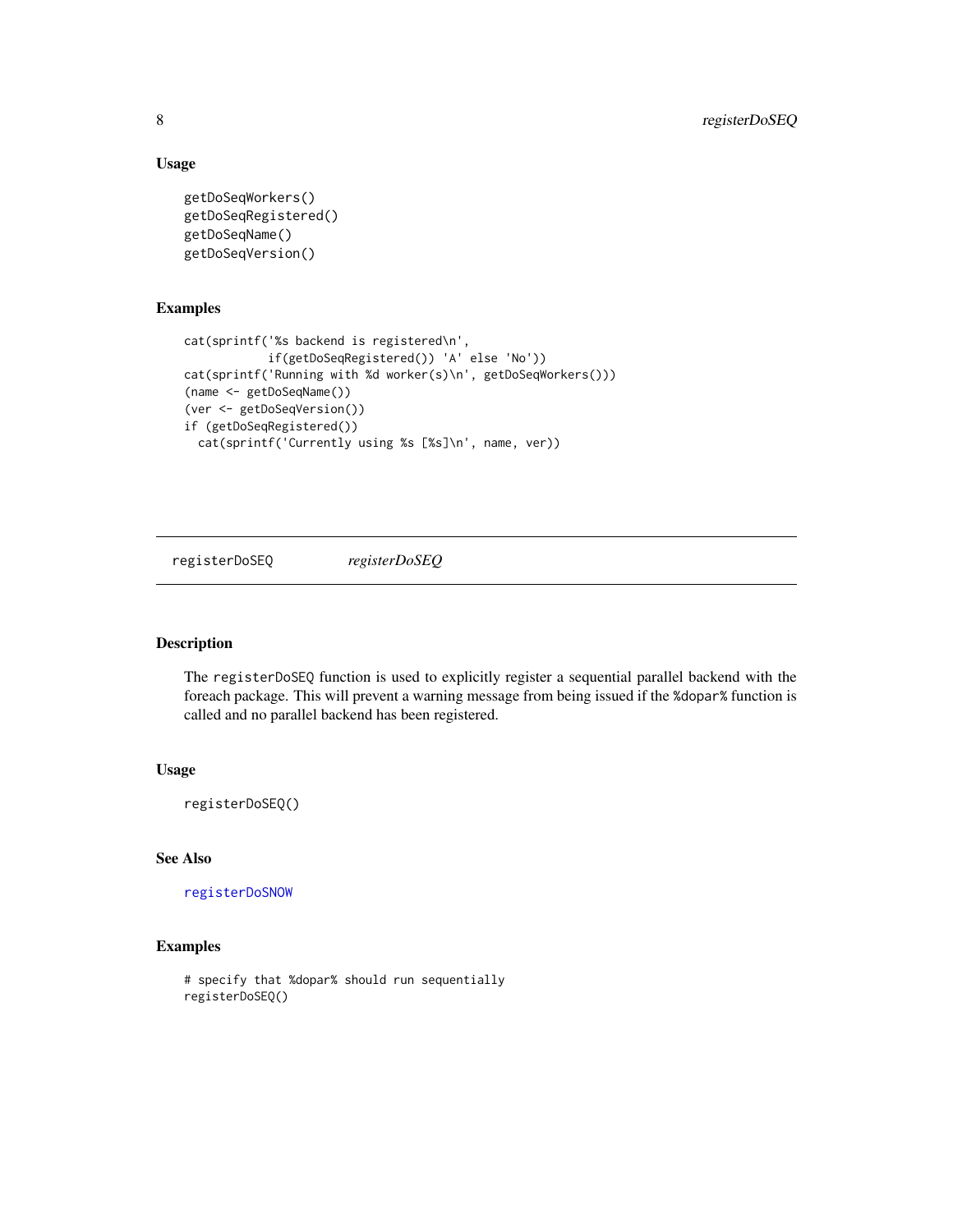<span id="page-8-0"></span>setDoPar *setDoPar*

#### Description

The setDoPar function is used to register a parallel backend with the foreach package. This isn't normally executed by the user. Instead, packages that provide a parallel backend provide a function named registerDoPar that calls setDoPar using the appropriate arguments.

## Usage

setDoPar(fun, data=NULL, info=function(data, item) NULL)

## Arguments

| fun  | A function that implements the functionality of %dopar%. |
|------|----------------------------------------------------------|
| data | Data to passed to the registered function.               |
| info | Function that retrieves information about the backend.   |

## See Also

[%dopar%](#page-1-1)

setDoSeq *setDoSeq*

#### Description

The setDoSeq function is used to register a sequential backend with the foreach package. This isn't normally executed by the user. Instead, packages that provide a sequential backend provide a function named registerDoSeq that calls setDoSeq using the appropriate arguments.

#### Usage

setDoSeq(fun, data=NULL, info=function(data, item) NULL)

#### Arguments

| fun  | A function that implements the functionality of % dopar %. |
|------|------------------------------------------------------------|
| data | Data to be passed to the registered function.              |
| info | Function that retrieves information about the backend.     |

## See Also

[%dopar%](#page-1-1)